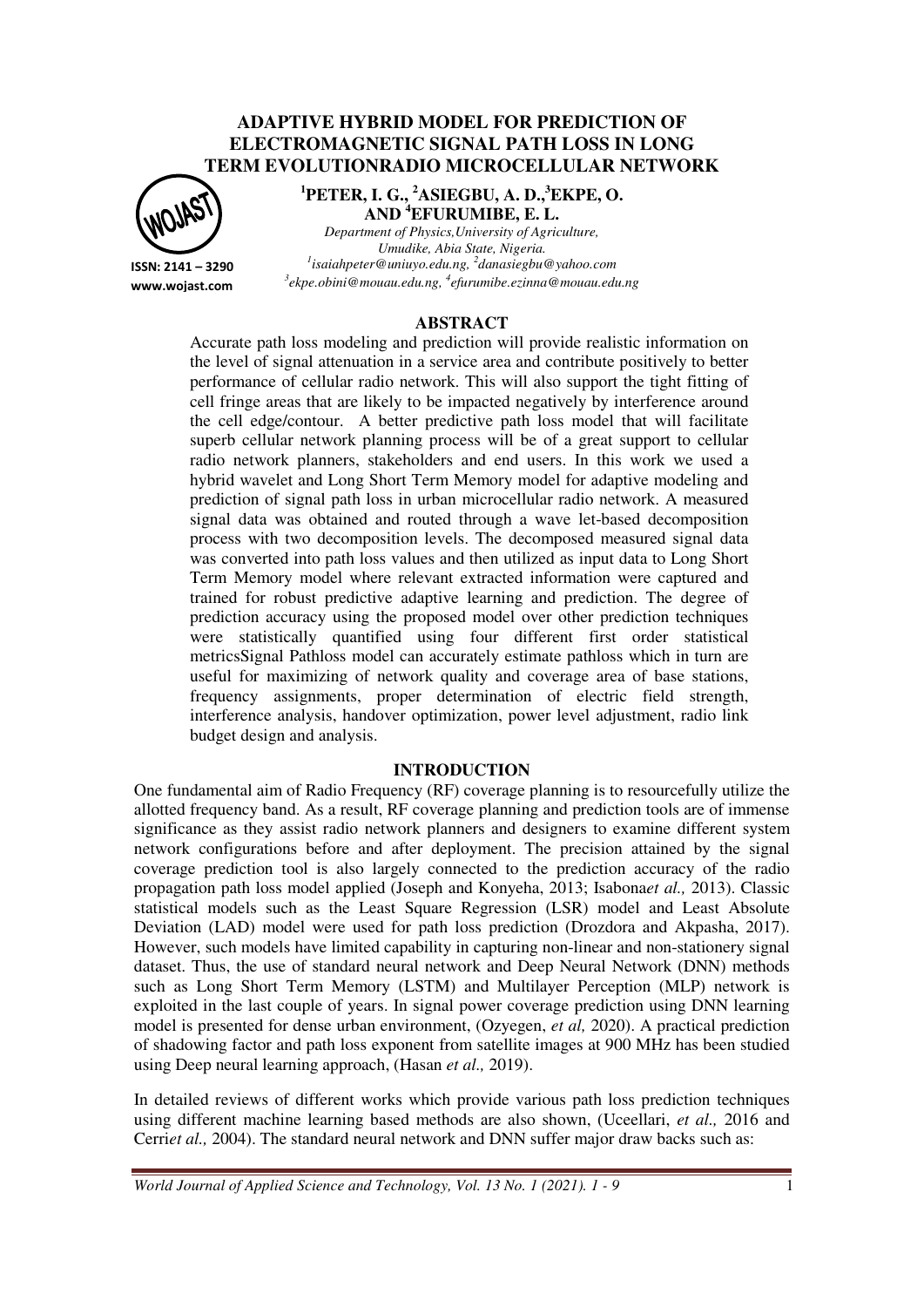- Perform very poorly in noisy signal data sets.
- Lack abilities in handling incoherence signal data sets
- Perform poorly in predicting large and highly stochastic non linear data sets (Peng and Zhu, 2007; Wang, 2003; Isabona, and Srivastava, 2016; Isabona, 2020).

We proposed and practically applied combined wavelet and intelligent deep learning predictive modeling tools, which possess the capacity to adaptively learn and predict the relevant radio environment propagation features and path loss values through intensive training and learning.

## **MATERIALS AND METHOD**

## **SIGNAL DATA COLLECTION AND PATH LOSS COMPUTATION METHOD**

A field drive test based experimental set up was employed for the live signal data collection in this research work. The drive testing consists of carrying out a wide range Reference Signal Receive Power (RSRP) and service quality parameters measurement at the receiver terminal within the assessed Base station (eNodeB) of the coverage area.

The field drive test system tools used for this work are as listed:Global Positioning System (GPS), Two LTE Mobile phones, Dell Lab top, Data card, Power Inverter, Scanner, Direct Test Cables and Extension board, Map Info software andTelephone Mobile Software (TEMS).

All the tools were integrated together (Figure1). The map info software was specifically used for putting drive test location maps in view and creating route data (Figure 2). Aided by the field drive test system tools, live signal data were acquired around four Long Term Evolution (LTE) eNode B antenna sites, all which operates at 10 MHz band width across Uyo City, Akwa Ibom State, Nigeria.The path loss data was computed from the measured RSRP mathematically by (Joseph and Konyaha, 2013; Mallat, 1989).

 $PL_{mea}$  (dB) - E IRP - RSRP  $_{mea}$  - (1) The E IRP can be calculated as:

 $E \, \text{IRP}$  =  $P_{TX}$  +  $G_{TX}$ -  $C_{LTX}$  - (2) Where  $G_{TX}$  is the transmit antenna gain, PTX the transmitted power, and CLTX denotes transmission cable/connection loss, all in dB.

Table 1 shows some of the Key Bs antenna site parameters acquired during the field drive test.



Figure 1: A sketch of TEMS Drive Test Configuration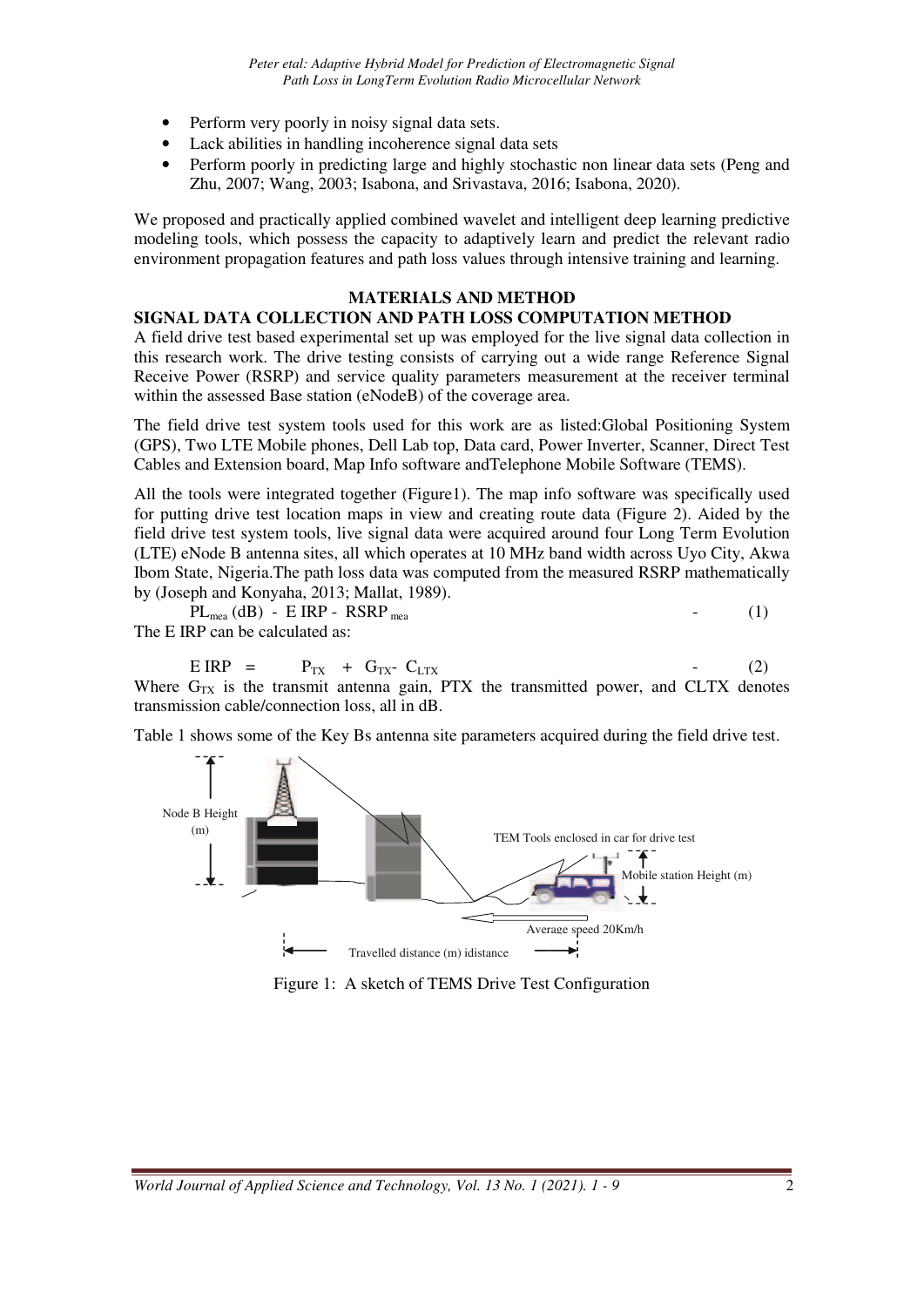*Peter etal: Adaptive Hybrid Model for Prediction of Electromagnetic Signal Path Loss in LongTerm Evolution Radio Microcellular Network* 



Figure 2: Snap shot of the drive test routes of the acquired RSRP data in eNodeB Site 1

| Tuble 1. Transmission / milling Engineering reatares of the eroded antenna bites |          |         |          |           |  |
|----------------------------------------------------------------------------------|----------|---------|----------|-----------|--|
|                                                                                  | eNodeB 1 | eNodeB2 | eNodeB 3 | eNode B 4 |  |
| Transmission Frequency (MHz)                                                     | 1,900    | 1,900   | 1800     | 1800      |  |
| Transmission power (dBm)                                                         | 43       | 43      | 43       | 43        |  |
| Antenna heights (m)                                                              | 30       | 28      | 26       | 32        |  |
| Antenna gains (dB)                                                               | 17.5     | 17.5    | 17.5     | 17.5      |  |
| Cable / connection losses (dB)                                                   | 0.5      | 0.5     | 0.5      | 0.5       |  |
| Feeder loss (dB)                                                                 |          |         |          |           |  |

Table 1: Transmission Antenna Engineering features of the eNodeB antenna Sites

## **Multi-resolution Digital Wavelet Transform**

A Wavelet Transform (WT) is a time-frequency decomposition transform which provides a useful means of analyzing spatial and temporal data in both time and frequency domain. Specifically, Multi-resolution Digital Wavelet Transform (MDWT) is considered in this research to provide superior support for multi-spatial scale non-stationary path loss modeling and analysis. The classical continuous wavelet transform is defined as (Ojuh and Isabona, 2018; Mallat, 1989).

$$
W[\tau, \mu] = \frac{1}{\sqrt{\mu}} \int x[t] \psi[t] \left[ \frac{t - \tau}{\mu} \right] dt \tag{3}
$$

where:  $\psi(t)$  = mother wavelet function

 $\tau$ =translator factor

 $\mu$  =scale factor (which is the inverse of  $f_0$ )

$$
\frac{1}{\sqrt{\mu}}
$$
 = signal energy normalization factor

In terms of DWT setting, the parameters  $\tau$  and  $\mu$  take on discrete values. The coefficients of  $x(t)$  in equation (3) can be expressed as:

$$
W[k] = (x * \psi)[k] = \sum_{-\infty}^{\infty} x[k]\psi[n-k]
$$
\n(4)

Where *k* is the translation parameter, and n is an integer.

This work explores multi-resolution DWT decomposition and reconstruction methodology for the enhancement of measured LTE signals under noisy conditions. The proposed methodology is based on Mallat transform algorithm (Mallat, 1989). For DWT, the Mallat algorithm involves processing the reference signals using conjugate quadrature filters to produce signal wavelet approximation and detailed coefficients. Figure 3 shows the various steps employed to implement the proposed methodology. The measured noisy signal is the reference signal data. For a signal sample of length L, the DWT consistof  $log<sub>2</sub>L$  steps. The first stage entails the convolving of the signal sample simultaneously with both low-pass filter and high-pass filter to provide a number of approximation coefficients and detail coefficients correspondingly. The filter output of low-pass filter and the high-pass filter can be expressed as (Mallat, 1989).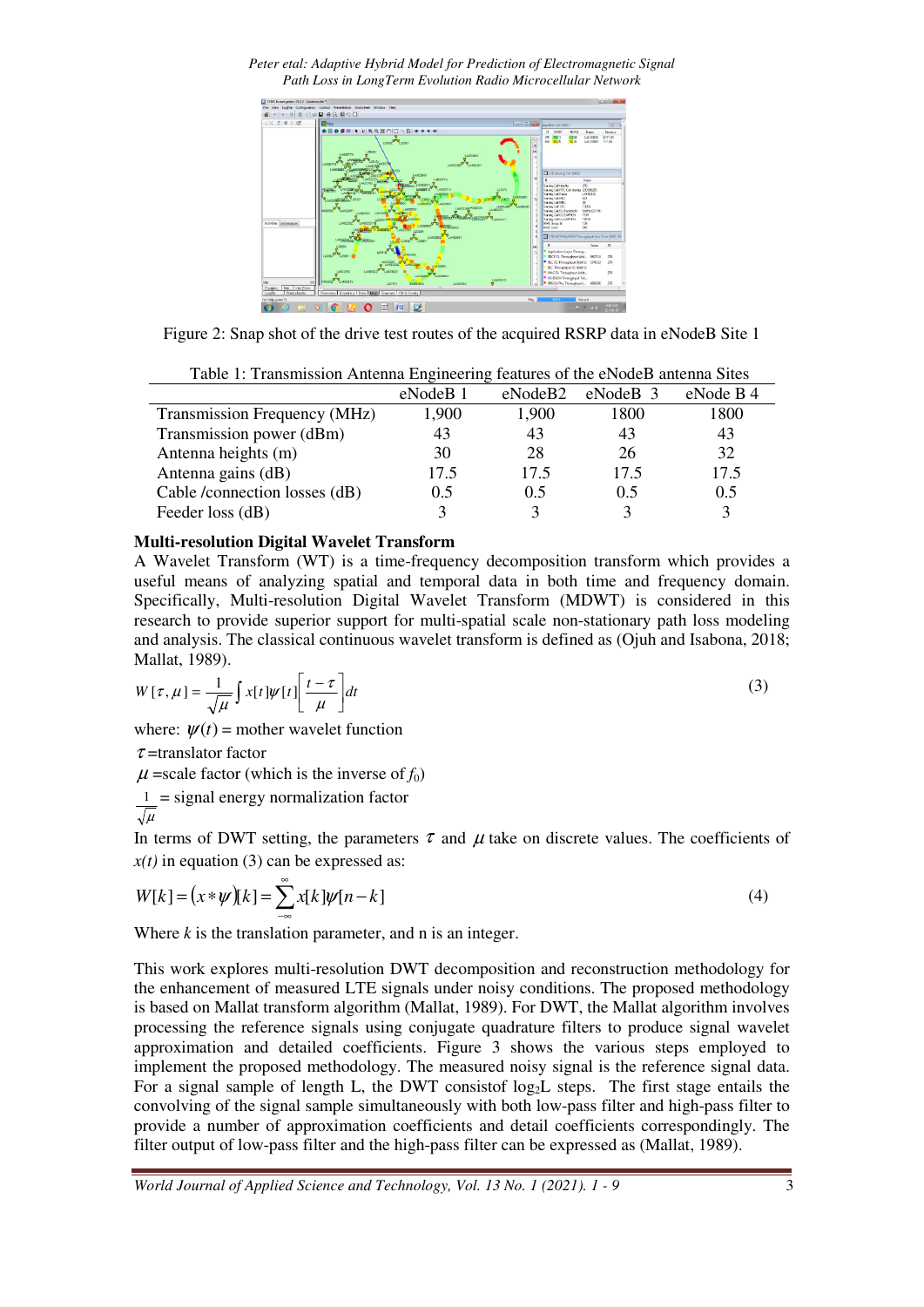$$
W_{low}[n] = \sum_{-\infty}^{\infty} x[k]g[2n-k]
$$
\n<sup>(5)</sup>

$$
W_{high}[n] = \sum_{-\infty}^{\infty} x[k]h[2n-k]
$$
\n(6)

After that, part of the signal samples was removed via a process termed down sampling. The signal decomposition was repeated over several levels to further upturn the frequency resolution. Figure 3 illustrates 3 decomposition levels and all the filters possesses a function for sub-sampling of the signal by 2.

 $g(n)$  and  $h(n)$  are dependent on each other by:

$$
g[L-1-n] = (-1)^n \cdot h(n) \tag{7}
$$

where L is the length of the filter.

Next step was the reconstruction of the signal expressed as:

$$
x(n) = \sum_{k=-\infty}^{\infty} \left( W_{high} [n] x[k], g[-n+2k] \right) + \left( W_{low} [k], h[-n+2k] \right) \tag{8}
$$

The reconstruction was implemented using Inverse Discrete Wavelet Transform (IDWT).Whereas decomposition consist of convolution followed by dint of down sampling, reconstruction involves up sampling followed by means of convolution. Up sampling defines the signal lengthening process by injecting zeros amid the signal data points.

While carrying out the reconstruction, both the detail coefficients, cD and approximation coefficients, cAn were first up sampled. While the detail coefficients were convolved using a high pass filter, the approximation coefficients are convolved using the low-pass filter. Both sets of convolved data were then combined to obtain the next level of approximation coefficients, cA,-1



Figure 3: A Filter bank illustration of different level Decomposition with DWT

#### **LSTM Architecture**

Long Short Term Memory network, which is generally termed "LSTMs", is an exceptional type of recurrent neural network. It possesses the capacity to learn both long and short term memories. The LSTM was first devised by Hochreiter and Schmidhuber (1997) to solve complex long-term dependency and vanishing gradient problems. Thus, the LSTM has the capacity to learn sequence order dependency prediction and classification problems.

The LSTM architecture has three main parts. They are the forget gate, the input gate and the output gate (Figure 4). The forget gate is responsible for removing less important information or eliminating irrelevant information from the LSTM cell state through a multiplication by a filter. While the input gate is in charge of accepting and adding information to the cell state, output gate is responsible for outputting processed information from the cell state.

An input data sequence  $x = (x_1, x_2, x_3, \dots, x_T)$  can be mapped to the output data sequence  $h = (y_1, y_2, y_3, \dots, y_T)$  at t=1 to T iteratively in an LSTM network computing the unit activations using: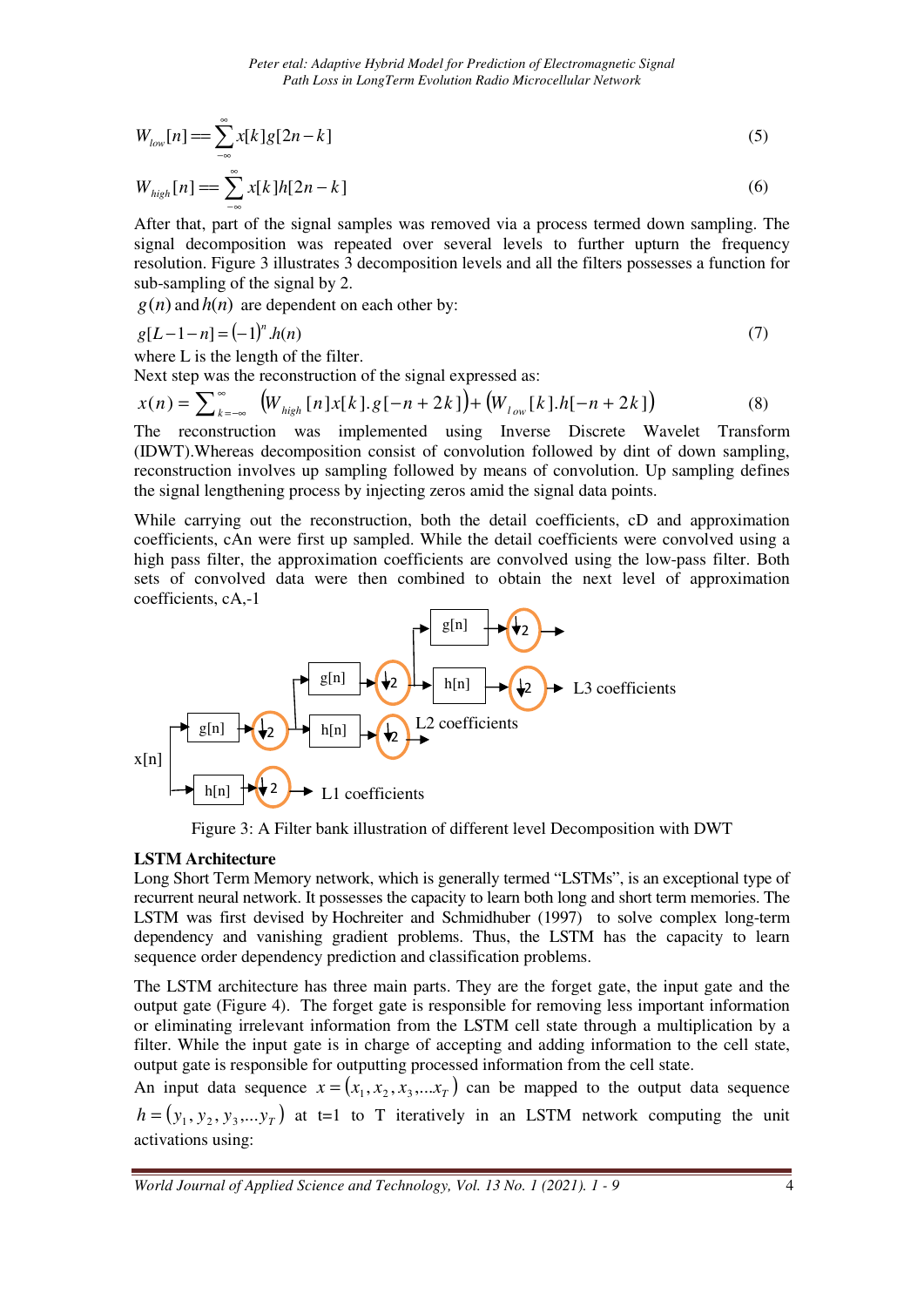$$
i_t = \ell(W_{ix}x_t + W_{im}m_{t-1} + W_{ic}c_{t-1} + b_t)
$$
\n(9)

$$
f_t = \ell \big( W_{fx} x_t + W_{fm} m_{t-1} + W_{fc} c_{t-1} + b_f \big) \tag{10}
$$

$$
c_{t} = f_{t} \otimes c_{t-1} + i_{t} \sigma (W_{cx}x_{t} + W_{cm}m_{t-1} + W_{cm}c_{t-1} + b_{c})
$$
\n(11)

$$
o_t = \ell(W_{ox}x_t + W_{om}m_{t-1} + W_{oc}c_{t-1} + b_o)
$$
\n(12)

$$
m_t = o_t \otimes h(c_t) \tag{13}
$$

$$
h_t = \varphi \big( W_{ym} m_t + b_y \big) \tag{14}
$$

 $W_{ix}$  represent the input weight matrix from the input gate, diagonal weight matrices. W denotes the weight matrix,  $b$  represent the bias vectors,  $\otimes$ expresses the element wise product for the vectors.  $c$ ,  $f$ ,  $i$  and  $o$  denote the cell activation vectors, forget gate, input gate and the output gate, respectively.  $\ell$  and  $\varphi$  denote the logistic sigmoid function and the activation function for the network output.  $h$  and  $\sigma$  represent the activation function for cell output and cell input, respectively.  $W_{oc}$ ,  $W_{ic}$  and  $W_{fc}$  are the connecting



Figure 4: LSTM architecture

#### **The Adaptive Hybrid Wavelet Wavelet-LSTM Deep Neural Network Model**

In this work, as illustrated in figure 5, a hybrid model which combines adaptive multiresolution wavelet transform and LSTM neural network was designed to predict the path loss in Uyo metropolis, Akwa Ibom Sate, Nigeria. The wavelet transform method being employed to preprocess and decompose input path loss data, while LSTM neural network model is designed to adaptively learn and predict path loss data pattern (Figure 4). Shown in Table 2 is the hybrid wavelet-LSTM network training parameters. The predicted outcome of the proposed hybrid model has been compared to the conventional neural network models. Fig 5 depicts the architecture of the proposed adaptive Hybrid prediction model i.e. the wavelet transform and LSTM neural network model. The model is used for advance field data processing, path loss data computation, LSTM training and testing of path loss values and for updating hyperparameter for optimized path loss prediction. The overall resultant hybrid model is given by: form method being employed t<br>eural network model is designe<br>. Shown in Table 2 is the hybri<br>utcome of the proposed hybri<br>ork models. Fig 5 depicts th<br>l i.e. the wavelet transform an<br>field data processing, path los<br>loss val

$$
y(PL_w, W, \theta) = PL(RSRP_w, dist) + h_t([x_t, PL(RSRP_w, dist)], W, \theta)
$$
\n(15)

Where  $PL(RSRP_w, dist)$  is the computed path loss values using wavelet preprocess measured RSRP values.  $h_t([x_t, PL(RSRP_w, dist)]W, \varphi)$  is adaptively predicted path loss output using deep neural network based LSTM training. W is the LSTM weight modelling marix, and  $\theta$  is updating hyper optimization parameters.

## **Evaluation measurement and comparison of predicted path loss using Adaptive Hybrid model and conventional model**

The four basic first order statistical indicators engaged to examine the prediction accuracy of the Adaptive Hybrid model include: Root Mean Squared Error (RMSE), Standard Deviation (STD), Mean Absolute Percentage Error (MAPE) and Mean Absolute Error (MAE).Both MAE and RMSE expresses the mean error magnitude between the actual observation and prediction.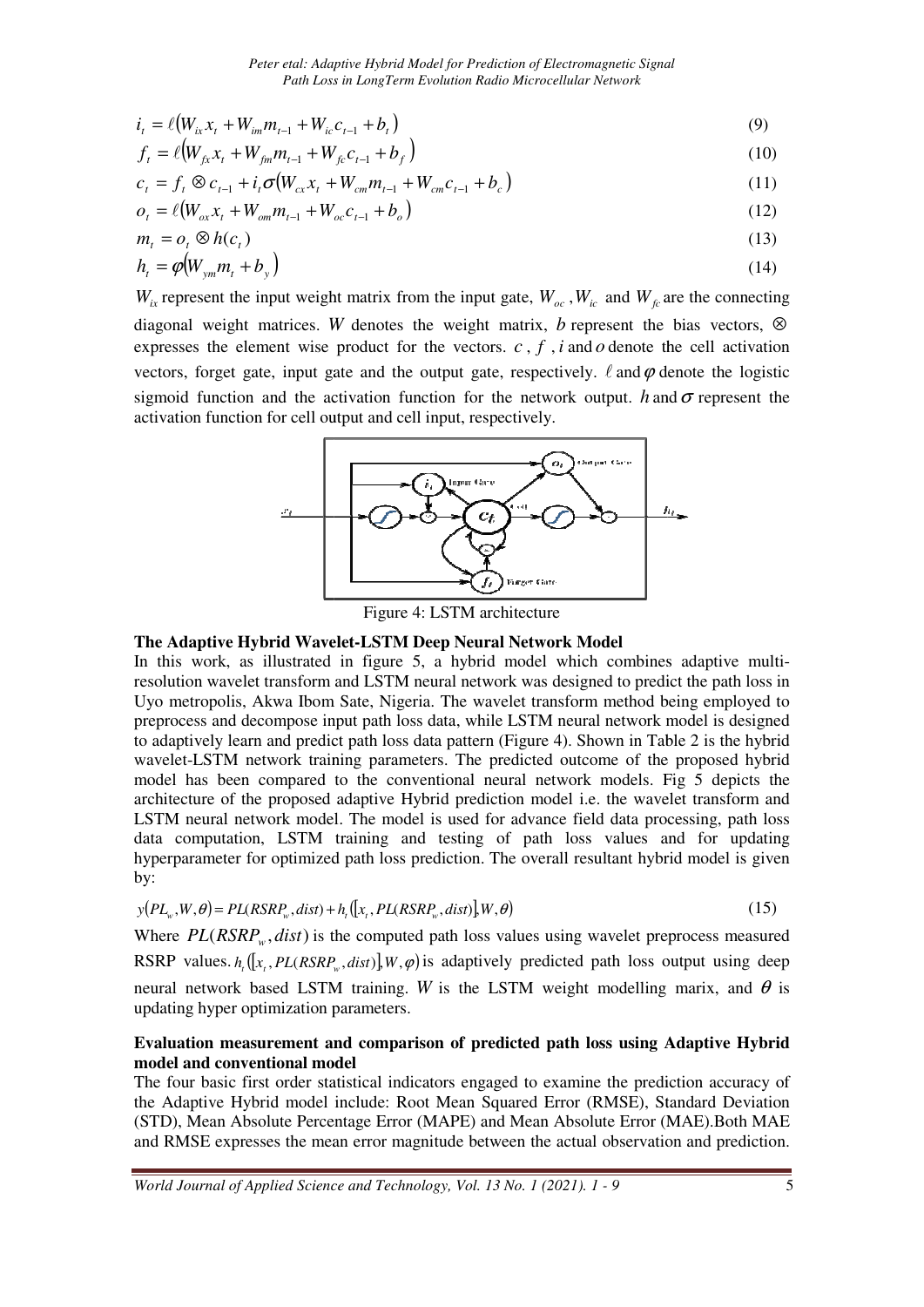The STD articulates the measure of dispersion between actual observation and prediction. MAPE expresses the Mean Percentage Error between the actual observation and prediction.The indicators are defined in Eq. (16) to Eq. (19) as follows:

$$
MAE = \frac{1}{K_{test}} \sum_{k=1}^{Ktest} |t_k - y_k|
$$
\n(16)

$$
RMSE = \sqrt{MSE} = \frac{1}{K_{test}} \sqrt{\sum_{k=1}^{Ktest} \left[t_k - y_k\right]^2}
$$
 (17)

$$
STD = \sqrt{\left(\frac{1}{K_{test}}\sum_{k=1}^{Ktest} |t_k - y_k| - MAE\right)^2}
$$
\n(18)

$$
MAPE = \frac{1}{N} \sum_{q=1}^{N} \left| \frac{t_k - y_k}{t_k} \right| \times 100
$$
 (19)

the actual network value,  $k = 1, 2, ..., K$  are values the signal path loss sample

| able 2. Ney rivorid wavelet-LSTIM Deep Neural Network Training Parameters |                                        |
|---------------------------------------------------------------------------|----------------------------------------|
| Path loss Data Training Parameters for                                    | Path loss Data Training parameters for |
| Sites 1 and 2                                                             | Sites 3 and 4                          |
| Num Hidden Units $=$ 300                                                  | Num Hidden Units $= 200$               |
| MaxEpochs:300                                                             | MaxEpochs:200                          |
| GradientThreshold:1                                                       | <b>Gradient Threshold:1</b>            |
| Initial Learn Rate: 0.005                                                 | Initial Learn Rate: 0.005              |
| Learn Rate Schedule: piecewise                                            | Learn Rate Schedule: piecewise         |
| LearnRateDropPeriod:400                                                   | LearnRateDropPeriod:300                |
| LearnRateDropFactor:0.2                                                   | LearnRateDropFactor:0.2                |
| <b>Training Options:</b>                                                  | <b>Training Options:</b>               |
| adam (adaptive moment estimation)                                         | adam (adaptive moment estimation)      |
|                                                                           |                                        |

# Table 2: Key Hybrid Wavelet-LSTM Deep Neural Network Training Parameters

## **RESULTS AND DISCUSSION**

The graphical results and the computed prediction error statistical values using the proposed hybrid wavelet-LSTM path loss prediction model and the conventional approach was accomplished using 2018a version of MATLAB software platform. Figures 6-13 shows the graphical prediction results using both the LSTM convectional and Hybrid LSTM approach. Specifically, while figures 6 to 9 displays the predicted path loss values at each measurement made using the conventional LSTM approach without updates, Figures 10 to 13 provide the path loss prediction using the hybrid wavelet-LSTM predictive path loss modeling approach with updates. Tables 2 and 3 show computed prediction performance results in terms of MAE, MAPE, RMSE and STD using the conventional approach and proposed hybrid wavelet-LSTM path loss prediction. While the attained MAE, MAPE, RMSE and STD predictive performance values range from 2.79 to 4.50, 2.05 to 3.26,4.19 to 6.32 and 3.89 to 5.79 dB, respectively, using the proposed Wavelet-LSTM model for the four eNodeB sites, indicating a better performance predictions; the prediction MAE, MAPE, RMSE and STD values made by conventional LSTM modeling approach range from7.53 to 15.77, 5.46 to 10.92, 9.99 to 19.77 and 9.68 to 18.86 dB.Tables3 and 4 also shows that the Wavelet-LSTM model attained the best prediction performances in locations 1-4 with MAPE, STD, and RMSE values compared to the ones made by ordinary LSTM neural network model.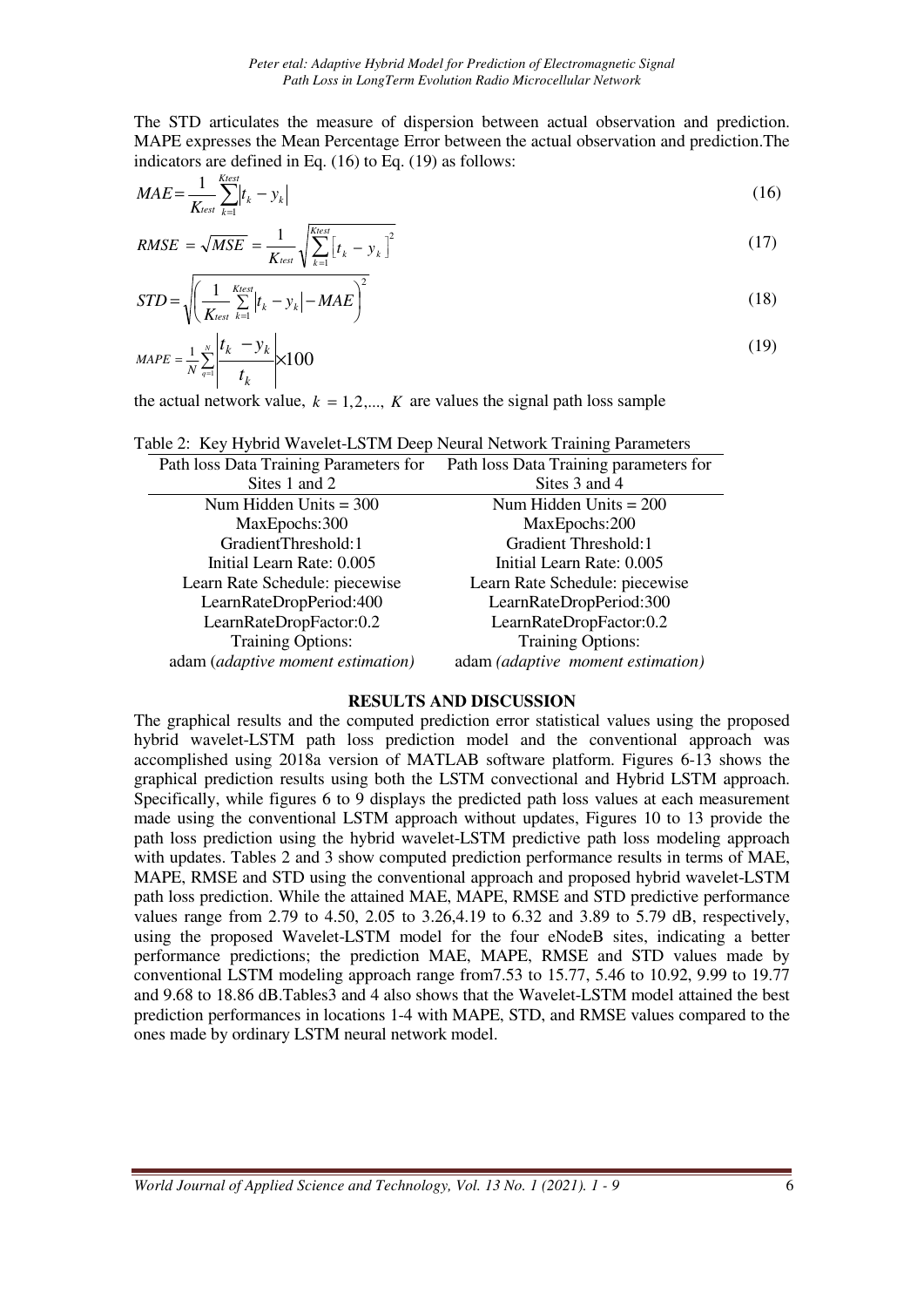

Figure 6: Conventional LSTM Path loss Prediction for eNodeB Site 1, (without updates)

Figure 7: Conventional LTST Path loss Prediction for eNodeB Site 2, (without updates)



Figure 8: Conventional LSTM Path loss Prediction for eNodeB Site 3, (without updates)



eNodeB, Site 1 (with updates)

170 160 ebl 150 Path Loss 140 130  $120$  $\frac{1}{15}$  $\overline{20}$  $10$ 40 RMSE1 = 11.2636  $4<sub>C</sub>$  $20$ Error  $\circ$  $-20$  $\overline{20}$  $\overline{30}$ 50  $10$ 15  $25$ 35 Me

Figure 9: Conventional LSTM Path loss Prediction for eNodeB Site 4, (without updates)



Figure 11: Proposed Hybrid Wavelet-LSTM Path loss Prediction for eNodeB Site 2, (with updates)

*World Journal of Applied Science and Technology, Vol. 1 13 No. 1 (2021). 1 - 9*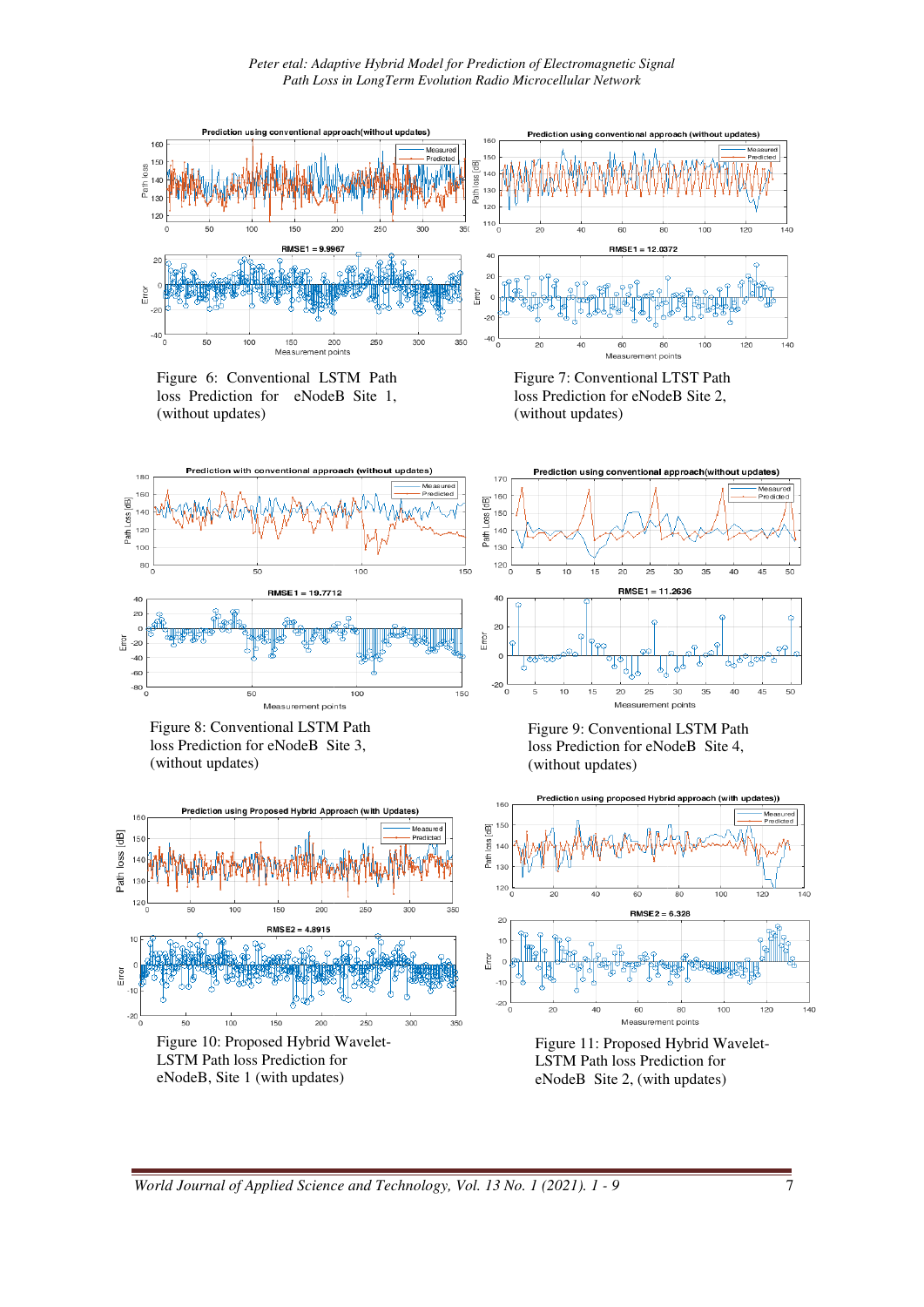

Figure 12: Proposed Hybrid Wavelet Wavelet-LSTM Path loss Prediction for eNodeB Site 3, (with updates)

ed Hybrid Wavelet-<br>
Figure 13: Proposed Hybrid Wavelet-<br>
LSTM Path loss Prediction for eNodeB Site 4 (with updates) Figure 13: Proposed Hybrid Wavelet-

Table 3: Statistical error values attained using Convectional LSTM Path loss Prediction Approach

| Performance | eNodeB | eNodeB | eNodeB | eNodeB |
|-------------|--------|--------|--------|--------|
| Measure     | Site 1 | Site 2 | Site 3 | Site 4 |
| MAE         | 8.12   | 10.01  | 15.77  | 7.53   |
| <b>MAPE</b> | 5.83   | 7.18   | 10.92  | 5.46   |
| <b>RMSE</b> | 9.99   | 12.06  | 19.77  | 11.26  |
| <b>STD</b>  | 9.68   | 11.69  | 18.86  | 11 24  |

Table 4: Statistical error values attained using Hybrid wavelet-LSTM Path loss Prediction Approach

| Performance | eNodeB | eNodeB | eNodeB | eNodeB |  |
|-------------|--------|--------|--------|--------|--|
| Measure     | Site 1 | Site 2 | Site 3 | Site 4 |  |
| <b>MAE</b>  | 4.17   | 4.50   | 2.79   | 3.47   |  |
| <b>MAPE</b> | 3.02   | 3.26   | 2.05   | 2.51   |  |
| <b>RMSE</b> | 4.89   | 6.32   | 4.19   | 4.68   |  |
| <b>STD</b>  | 5.27   | 5.79   | 3.89   | 4.66   |  |

#### **CONCLUSION**

Accurate predictive analysis and modelling of signal path loss during and after cellular network planning process, presented in this work remained one key practical approach that can boost a successful and healthy cellular radio network performance improvement. Precise path loss modelling and prediction will provide realistic idea about the level of signal attenuation loss in modelling and prediction will provide realistic idea about the level of signal attenuation loss in<br>the entire coverage service areas. It will also support in tight-fitting of cell fringe areas that are likely to be impacted negatively by interference around the cell edge/contour.

In this research, a joint wavelet and long short term model has been used for modelling and prediction of signal path losses in urban microcellular radio networks. The measured received signal strength data was first obtained and routed through a wa wavelet-based decomposition process employing two decomposition levels. The decomposed measured received strength constituents were converted to path loss values and then utilised as input data to LTSM deep neural network model where relevant extracted information is captured and trained for robust predictive adaptive learning. The degree of prediction accuracy using the Wavelet model over other prediction techniques are also statistically quantified and provided using four different first order statistical metrics. The metric include: the Root Mean Squared Error (RMSE), Standard Deviation (STD), Mean Absolute Percentage Error (MAPE) and Mean in tight-fitting of cell fringe areas that are<br>d the cell edge/contour.<br>model has been used for modelling and<br>ar radio networks.The measured received<br>through a wavelet-based decomposition<br>decomposed measured received stren